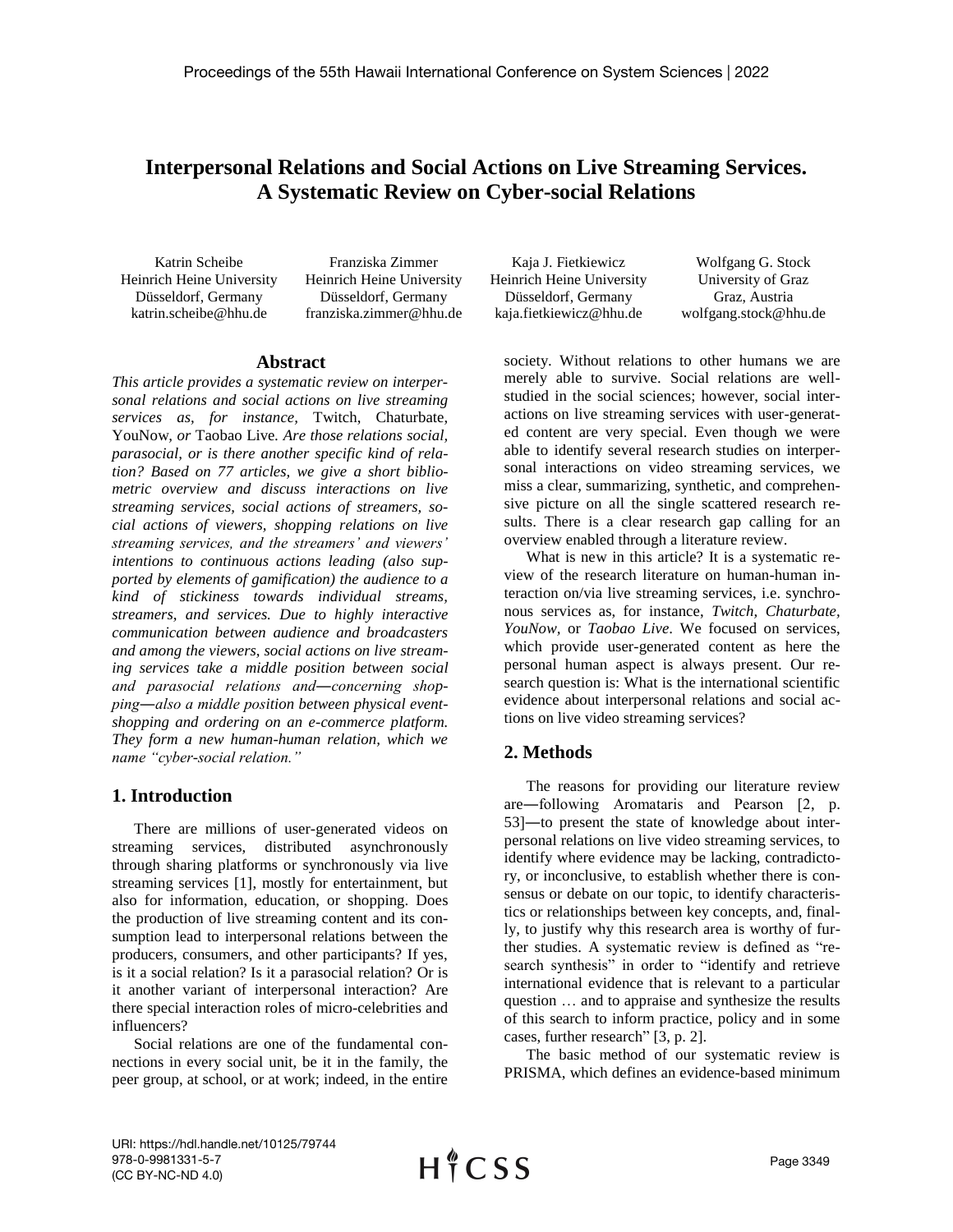set of items which should be considered in the review process [4].

We searched literature applying Web of Science (WoS), Scopus, EconBiz, ACM Digital Library, IEEE Xplore, Sociological Abstracts, and PsycInfo as well as additionally snowball sampling by analyzing the References and Citations sections of found literature records.

Due to limited institutional access, we could only work on WoS with the Science Citation Index Expanded, the Social Sciences Citation Index, the Arts & Humanities Citation Index, the Emerging Sources Citation Index, the Korean Journal Database, the Russian Science Citation Index, and the SciELO Citation Index.

Literature was retrieved in the first weeks of April, 2021. We considered the items published and indexed in information services until March, 2021. The search argument was constructed in English, but we considered all found documents in all languages and all publication years. The search argument for all scientific information services was:

*("para social" OR parasocial OR influencer\* OR celebrit\* OR microcelebrit\*) AND ("live streaming" OR YouNow OR Twitch OR Chaturbate OR Periscope OR Taobao OR "facebook live" OR "instagram live" OR "qq.live" or nicovideo OR "panda.tv" OR "yy.com")* in the TITLE field.

For scientific search engines, the search strategy was modified as there is no option to search with Boolean operators. For Google Scholar, we formulated a search with the two phrases *"live streaming" "social relation;"* in Microsoft Academic we worked with the topics *"social relation"* and *"live streaming;"* and, finally, in Dimensions, the search argument was *social AND relation AND "live streaming*" in title and abstract.

For found records by the search argument, we additionally checked the citing and the cited papers; in the references, we additionally checked their citations. We always marked articles as relevant, if the title or the abstract suggest that the paper is on human-human relations. In WoS, we opened every record found, and scrolled though the citations and the references (in the Cited References page), we marked relevant items and stored them in the Marked List. As there were records found in the references and the citations which we had found previously through the search argument, we skipped those duplicates. In Table 1, the column (1) exhibits the number of all documents found in the database, followed by the number of documents found directly through the search argument in column (2), then (3) the number of documents additionally found by citations of documents in (2), and, finally, in (4), the number of additionally to (2) and (3) found documents in the References sections of (2) including pertinent citations of these papers.

All in all we intellectually selected 77 publications from all applied information services (Table 1). The multidisciplinary commercial services WoS and Scopus returned more than 20 hits each; similarly large hit sets were found on the free search engines Google Scholar, Microsoft Academic, and Dimensions. In all five systems, the consideration of citations of and references in the found documents was successful. Specialized databases as EconBiz, ACM Digital Library, IEEE Xplore, Sociological Abstracts, and PsycInfo yielded very few hits. Due to only few hits on WoS (24 in contrast to 77 in the complete set) it seems to be very problematic to rely exclusively on WoS as, for instance [5] did.

**Table 1: Number of records by information service and snowball sampling from references and citations**

| Service            | Number of Records |                |       |        |  |
|--------------------|-------------------|----------------|-------|--------|--|
|                    | (1)               | (2)            | (3)   | (4)    |  |
|                    | All               | Search         | Cita- | Refer- |  |
|                    |                   | argument       | tions | ences  |  |
| WoS                | 24                | 6              | 11    | 7      |  |
| Scopus             | 23                | 6              | 2     | 15     |  |
| Google Scho.       | 31                | 11             | 20    |        |  |
| Microsoft Ac.      | 27                | 4              | 4     | 19     |  |
| Dimensions         | 24                | $\overline{c}$ | 18    | 4      |  |
| EconBiz            | 1                 | 1              |       |        |  |
| <b>ACM DL</b>      | 3                 | 3              |       |        |  |
| <b>IEEE</b> Xplore | 0                 | 0              |       |        |  |
| Soc Abstracts      | 0                 | 0              |       |        |  |
| PsycInfo           |                   |                |       |        |  |
| All hits           | 134               |                |       |        |  |
| Hits without       | 77                |                |       |        |  |
| duplicates         |                   |                |       |        |  |

#### **3. Basic terms**

Many human actions are social actions. For Max Weber, "action is 'social' insofar as its subjective meaning takes account of the behavior of others and is thereby oriented in its course" [6, p. 4]. Information behavior on live streaming services is mostly oriented on the behavior of others, be it streamers (or broadcasters) or other users. So it is social action. If there are concrete interactions between two or more persons, we speak of "social interaction." In contrast to some "classical" literature [e.g., 7 or 8], we use the term "social interaction" as a broader term for "social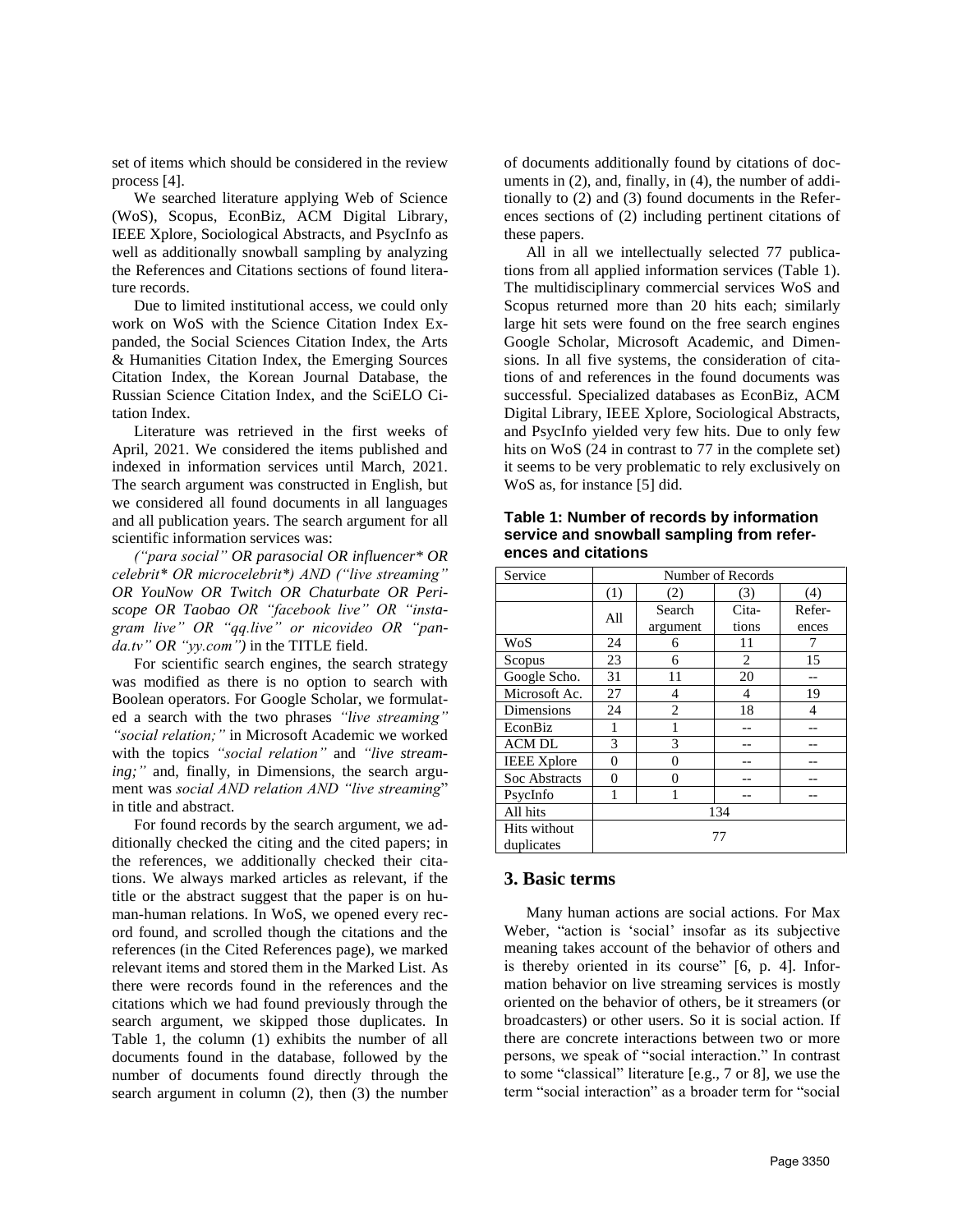relation," "parasocial relation," and other forms of human-human interaction. If two or more people have contact and acknowledge that they are connected, it is "social relation" [7, p. 6.]. Basic elements of social relations are bodily contact, proximity, orientation, gesture, facial expression, eye-movement as well as verbal and non-verbal aspects of speech [8]. In mediated contexts―for instance, a TV show, a movie, or on social media―an audience member does sometimes not only passively consume the content, but he or she builds up a kind of relationship to an actor, streamer, presenter, or celebrity. The "media figure" is not (or not always) aware of a relationship, but the spectator. Horton and Wohl [9] named such mediated social interactions "parasocial interactions." The crucial difference between social interactions and parasocial interactions "lies in the lack of effective reciprocity," establishing an "intimacy at a distance" [9, p. 215] as bodily contact is not given as well. In media and communication science, "parasocial relationship" is an established concept to name the relations between media users and media figures [10]. Nowadays, parasocial relations are seen as an extension of social relations rather than a substitution [11]. There are scales for measuring the extent of parasocial interactions [12]. We differentiate between active social behavior (here: streaming and participating) and passive behavior (here: watching streams without further actions).

Following Shao [13], there are three user types on social media, namely actors (on live streaming services the streamers with active social behavior), consumers (on live streaming services the purely passive viewers), and, finally, participants (on live streaming services, consumers with active social behavior). Special groups of streamers are micro-celebrities, influencers, and *wanghongs;* however, these groups partly overlap. A micro-celebrity is a star on social media or on a specific service [14]; influencers are endorser shaping audience attitudes through the use of social media [15]. In China, *wanghongs* are influencers or micro-celebrities acting as social media entrepreneurs [16]. As some influencers and *wanghongs* make money with both, the actual number of viewers of a post as well as the number of their followers, fan loyalty acts as currency for them [17].

#### **4. Short bibliometric overview**

Now we are arriving at the systematic review. Our research subject is highly topical. In the first quarter of 2021, 13.2% of the 77 papers were published. In 2020 and 2019, there were 26.3% each

year, in 2018 21.1%, in 2017 7.9%, and before 2017 only 5.3% of the found articles were published. Nearly all papers are in English; we found only three non-English articles, namely two papers in Korean and one in German. 36.8% of the papers appeared in conference proceedings, 1.3% as a book chapter, and 61.8% as journal articles. The most preferred journals are *Computers in Human Behavior* (6 articles), *Telematics and Informatics* (5 articles), and *Social Media + Society* (3 articles). Conferences most connected to the subject are *Human-Computer Interaction International* and its sub-conferences (6 articles), *Hawaii International Conference on System Sciences* (5 articles), and *Pacific Asia Conference on Information Systems* (3 articles). *Twitch* is mentioned most frequently in the article titles (15 times); followed by *Chaturbate* (2 times) and *YouNow* (1 time).

# **5. Interactions on live streaming services**

Live streaming services enable real-time interaction between streamers and viewers and, additionally, among viewers. The streamers run their performances; the audience is able to interact with the broadcasting users via chats (partly also via camera), and the viewers may reward the performers with, e.g., points, badges, or money [18]. Next to boredom, socializing, and with this the human-human interaction is a frequently found motivation to use live streaming services for both, streamers [19] as well as viewers [18]. Viewers' intentions to continuous watching are led by their experience of the interaction, mainly the social identification with the streamer and the coexperience with other viewers [20]. The ties between a streamer and his or her audience form the performer's social capital. The more interaction ties a streamer has, the higher is his or her intention to continue contributing content [21].

Interaction on live streaming services is by no means a social relation, as there is no spatial proximity between the participants. However, it is also no parasocial relation, as there is always temporal proximity and reciprocity. Hence, live streamingmediated interaction is an interpersonal relation on its own right [22] and has a middle position between social and parasocial relations [23] (Table 2). This kind of social interaction is, next to searching for knowledge, entertainment, and self-presentation, nearly always found on live streaming services as sought gratification, be it theoretically based upon the Uses & Gratifications Theory [24], or be it by means of clustering empirical data [25]. As all those humanhuman interactions happen online in the digital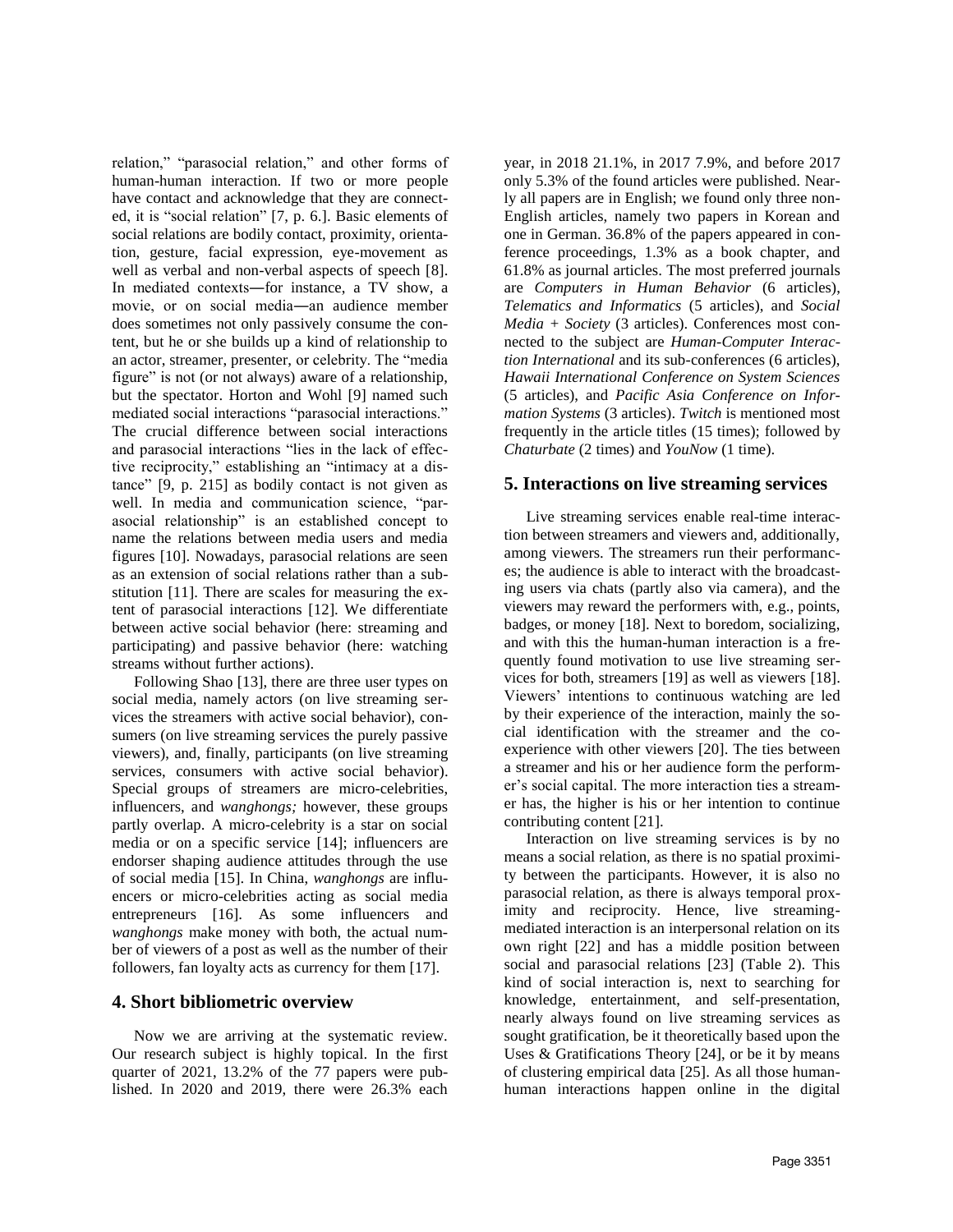world, i.e. in "cyberspace," we name live streamingmediated interaction "cyber-social relations."

On live streaming services, there are different forms of interaction, namely the broadcaster's stream, the viewers' and streamers' chat messages, the viewers' gifts or tips, and, finally, large amounts of text messages floating across the screen, a technique called *danmaku* in China [26]. All these techniques allow for highly interactive communications on those services [27].

**Table 2: Elements of social, parasocial, and cyber-social interactions**

|                          | Reciprocity | Spatial | Temporal  | <b>Bodily</b> |
|--------------------------|-------------|---------|-----------|---------------|
|                          |             | Prox.   | Proximity | Contact       |
| Social Rela-<br>tion     | Yes         | Yes     | Yes       | Yes           |
| Parasocial<br>Relation   | Sometimes   | No      | No        | No            |
| Cyber-social<br>Relation | Yes         | No      | Yes       | No            |

Source: [23, p. 439; modified].

Live streams (here, on *Twitch*) may act as virtual so-called "third places" (next to home and work place), in which informal communities emerge and users socialize and participate [28]. Interpersonal interaction on live streaming services is highly correlated with the sense of community, and the affective interactions are highly connected with comfort and emotional connection [29]. The strengths of the relations between viewers and streamers and among viewers are different as streamer-targeted messages score higher in verbal immediacy than viewertargeted messages [30]. It is possible to apply the approach of center-peripheral attention to study the interplays between streamers and viewers, where the producers occupy the center and the consumers as well as participants the periphery [31]. Frequently reported interactive features are the communication between broadcasters and audience members as well as giving and receiving gifts [32]. Social affordances may lead to perceived flow as well as to active and passive user engagement [33]. Information behavior on live streaming services supports new shopping relations [34]―in the very middle between physical event shopping and anonymous selling and buying on e-commerce platforms.

#### **6. Streamers' social actions**

Social actions of the broadcasters are dependent on the applied service. Streamers behave differently on, for instance, *Twitch*, *Chaturbate*, *YouNow*, or *Taobao Live*. Therefore, streamers on different platforms perform different social actions and have―if any―different influences on their audiences.

On *Twitch* (owned by Amazon), broadcasters comment video games, e-sports events (for instance, League of Legends or FIFA 21), or just chat, using a microphone and a camera and presenting the stream on a screen (or sometimes, using an overlay). On a further screen, viewers see the recent commented game. *Twitch* presents several notifications across the presentation, as, among others, chats, top donators, subscriber and donator notifications, and sometimes sponsor banners [35].

Streamers on *Chaturbate* are webcam models broadcasting sexual performances from flirting via striptease to pornographic shows in the categories women, men, couples, and trans. Models may use a professional studio for their broadcasting. Sometimes, there is a moderator for the chat [36]. Viewers and streamers may interact through chats and remotecontrolled vibrators [37].

On general live streaming services as *YouNow*, *Twitter*'s *Periscope* (discontinued in March 2021), or *IBM'*s *Ustream* broadcasters stream a variety of different content including chatting, sharing information, presenting entertainment media, or making music [25].

Streamers on shopping-related live streaming services as, for instance, *Taobao Live* (owned by *Alibaba*), promote customers' purchase intentions and actions on e-commerce [38].

Streamers are both, content-focused as well as community-focused; and they are interested in nonmonetary and monetary outcomes [39]. On *Twitch*, community-focused communication is associated with higher non-monetary outcome (how often users engage with the stream) and with lower monetary outcome (donated money) [39, p. 174]. On *Chaturbate*, the production of authenticity is essential [37, p. 3], i.e. the authentic interplay between content (say, striptease) and the model's shown personality. On general live streaming platforms as, for instance, *YouNow*, up to 10% of all streamers are hoping to become a micro-celebrity or an influencer [40]; the majority of streamers broadcast motivated by overcoming boredom, having fun, and socializing [19]. Streamers on e-commerce environments (as *Taobao Live*) are mainly interested in making money as digital entrepreneurs or *wanghongs*; here it is important to create social attraction and live streaming mediated interaction [38].

Many streamers are amateurs and broadcasting is a hobby. Some of them are able to develop a fan base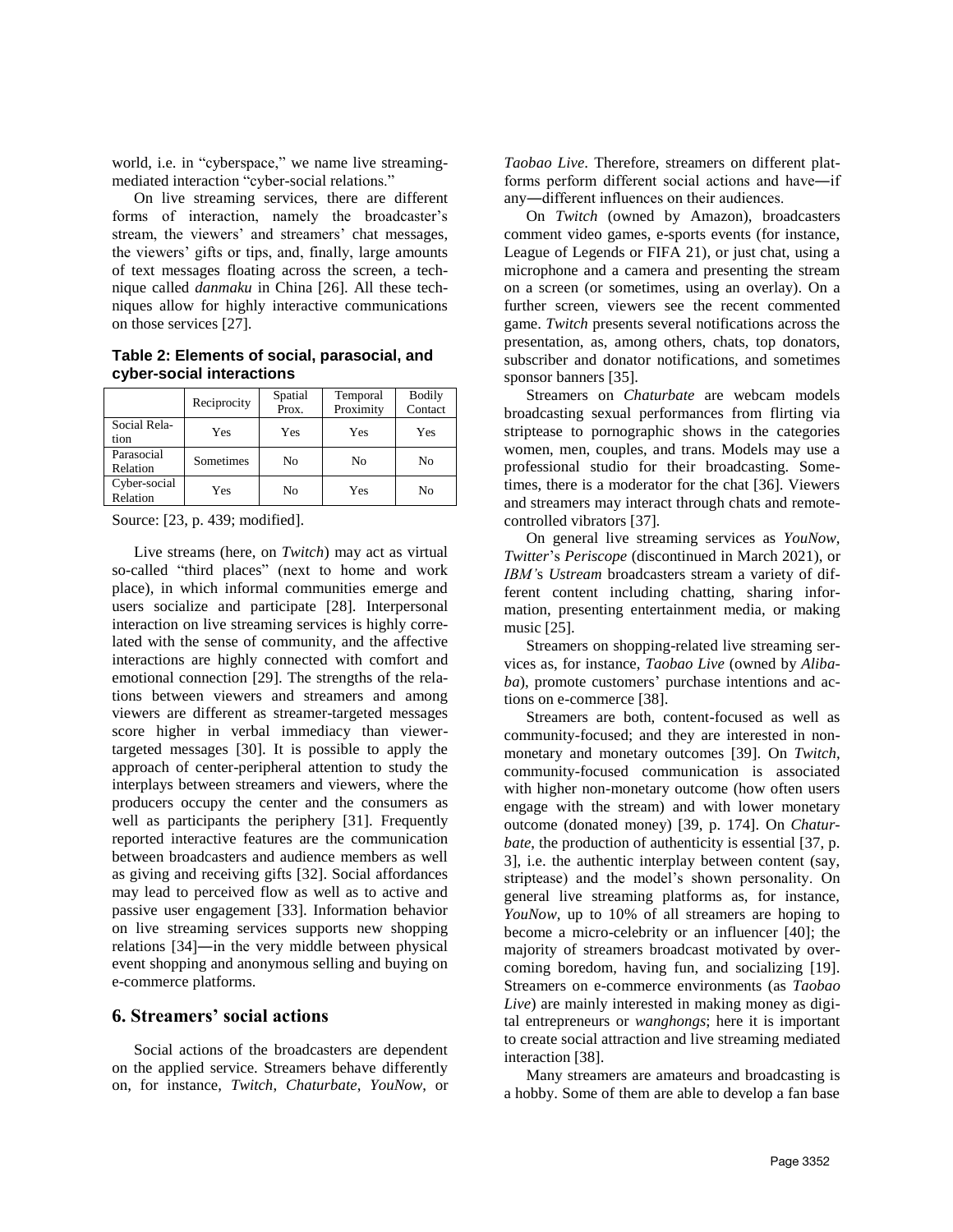and own social capital, leading to a hybrid form of work and play [41], being now micro-celebrities on a live streaming service [40]. And, in turn, some of them are able to monetarize their actions [42]. For early professional video game streamers the situation was "like a gold rush" [43]. Some professional streamers make their money through donations or tips (many broadcasters on *Twitch* and nearly all on *Chaturbate*); others cooperate with companies and other institutions and act as influencers [44]. We may distinguish between unpaid influencers, influencing their audience, e.g., in the sense of environmental protection, or in online tutoring [45], and paid influencers cooperating with a company in order to influence the viewers' attention to a certain good, many of them found as *wanghongs* on live streaming services which are connected with e-commerce as *Taobao Live* [38]. However, independent from streamers' concrete motives to stream, all their social actions are also targeted at the interactions with their audience [46].

# **7. Viewers' social actions**

How do viewers perceive the interpersonal relations on live streaming services? What are their main motivations to watch and spend time on such services? At a first glance, live streams make people happy and relieve stress. Additionally, people are attracted by the charm of the streamers [47]. Indeed, there are emotional attachments to micro-celebrities [48, 49]. Viewers' identification with the streamer, liking the streamer combined with interactivity predicts the use of game related live streaming services [50]. Main motive for viewers' social actions on live streaming services is their enjoyment [51, 52]. Live streams may even help viewers to cope during difficult periods in life as, e.g., problems with their mental health or at work or in school [53]. Besides social interaction, sense of community, meeting new people, and a lack of external support in real life motivate viewers to engage on live streaming services (here, *Twitch*) [54]. Sometimes, it comes to deviant relationships due to deviant behavior of viewers (or also streamers), e.g. abusive behavior or the request for unwanted sexual actions leading to ban of the deviant viewers [55].

Some viewers like to participate actively during the broadcast [56, 57]. They cooperate with the broadcaster as a guest on a split screen [58], they write comments [59], or they interact with both, the streamer and other viewers [60].

For broadcasters, it is essential to get rewards, be it via likes or be it with money. However, what motivates viewers to present such rewards? For viewers (here, on *Twitch*) with social integrative motivations, supporting a streamer is an important factor in fulfilling their needs [61]. For *Twitch* viewers, the type of streamed content (for instance, competitive esports matches or lessons on how to play) is more important than the genre of games [62].

Supporting a broadcaster can mean to present (non-monetary) gifts (e.g., likes, hearts), to gift money (donation or subscription), or to pay ("tip") streamers for desired actions (e.g., undress a bra on *Chaturbate*). On general social live streaming services it is desired by nearly all viewers to reward the streamers with special emoticons [24]. Viewers motivated by socialization and having spent money (on *Twitch*) use the service to communicate with others, be part of the community and support the streamer [63]. Cognitive absorption (being deeply involved in using the service), virtual crowd experience, and viewer-streamer interactivity influence the purchase of virtual gifts [64]. Similar effects as cognitive absorption have the experience of flow [65] and the viewer's emotional attachment [66]. In another article, "virtual crowd experience" is called "sense of virtual community" [67]. This sense of belonging is a main motivation to send virtual gifts [67]. There seem to be connections between *danmaku* (if it is realized in the system) and gift sending [27, 67]. In addition, viewers are motivated by reciprocal acts of broadcasters [68]. They spend (partly huge) gifts to attract attention from the crowd or to promote preferred content [69]. So gift donation is dependent on both, the viewers' relation towards the broadcaster as well as towards other viewers [70]. The more viewers are engaged in the stream or in the service, the more likely they are to donate gifts [71]. And, not to forget, viewers' experienced happiness influences donating to the broadcaster [72]; viewers are paying for entertainment [73].

Virtual gifting is one option for streamers to make money on live streaming services (thus forming the online gift economy) [74]; the other is working as an influencer (and thus being part of the influencer economy) [17]. From the viewers' perspective, the relation to influencers is connected to their shopping behavior.

Especially in China, shopping via live streaming services is very popular [75]. At first sight, it is similar to TV shopping channels; however, it is much more interactive [76]. There are two groups of motivations for customers to view live streaming services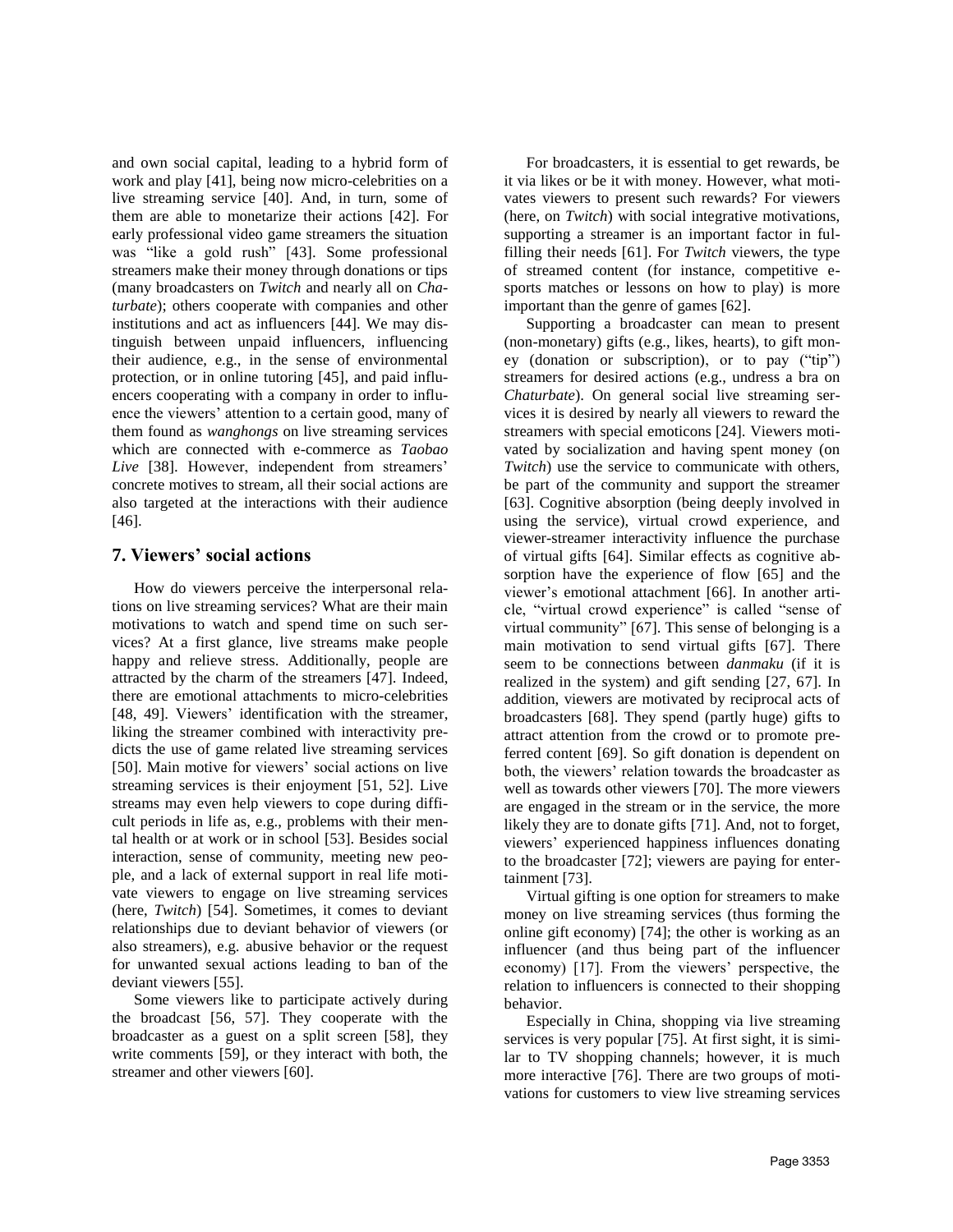for shopping, namely product-related and streamerrelated motives [77]. There seems to be broad evidence that the mediating role of the broadcasters as micro-celebrities is essential for viewers' purchase intentions [75] thus forming a web celebrity economy especially on the market leader *Taobao Live* [78, 79]. Viewers' trust in the streamer also transfers to trust in the advertised products [80]. The immediate interpersonal interactions between viewer and broadcaster, but also between viewers are vital features of this kind of shopping [81] with "celebrity endorsement" [82]. Social and structural bonds between viewers and broadcasters positively affect consumer engagement [83]. The tie's strength plays an intermediary role between interactivity and customer engagement [84]. Besides the important interactions, additionally streamer attractiveness and information quality drive viewers' shopping behavior [85]. However, impulsive consumption is only determined by "emotional energy" [86]. Following [87, p. 11], live stream marketing is a "sustainable strategy to realize corporate growth."

Users' continuous viewing intentions lead to their "stickiness" on a specific show, an individual performer, or a service. What drives viewers' stickiness? Users' loyalty to streamers presupposes broadcasters' loyalty to the service [88]. Gratifications as entertainment and sociability are necessary for viewers' loyalty, and immediate feedback is important for the perception of media richness [89]. Emotional attachment to streamers and platform attachment foster user stickiness [90]. Identification with the broadcaster and emotional engagement have indirect effects on behavioral loyalty; however, moderated through the strength of interpersonal relations [91].

Gamification elements support viewers' motivation to watch live streaming continuously [58, 92]. Applied game mechanics both on live streaming websites [93] as well as mobile apps [94] include―besides monetary and non-monetary gifts (i.e., likes)―leaderboards, badges, points, levels, and progress bars. Especially live streaming services from China apply many game mechanics [93, 94].



**Figure 1: Streamers' and viewers' social actions and their interactions on live streaming services.**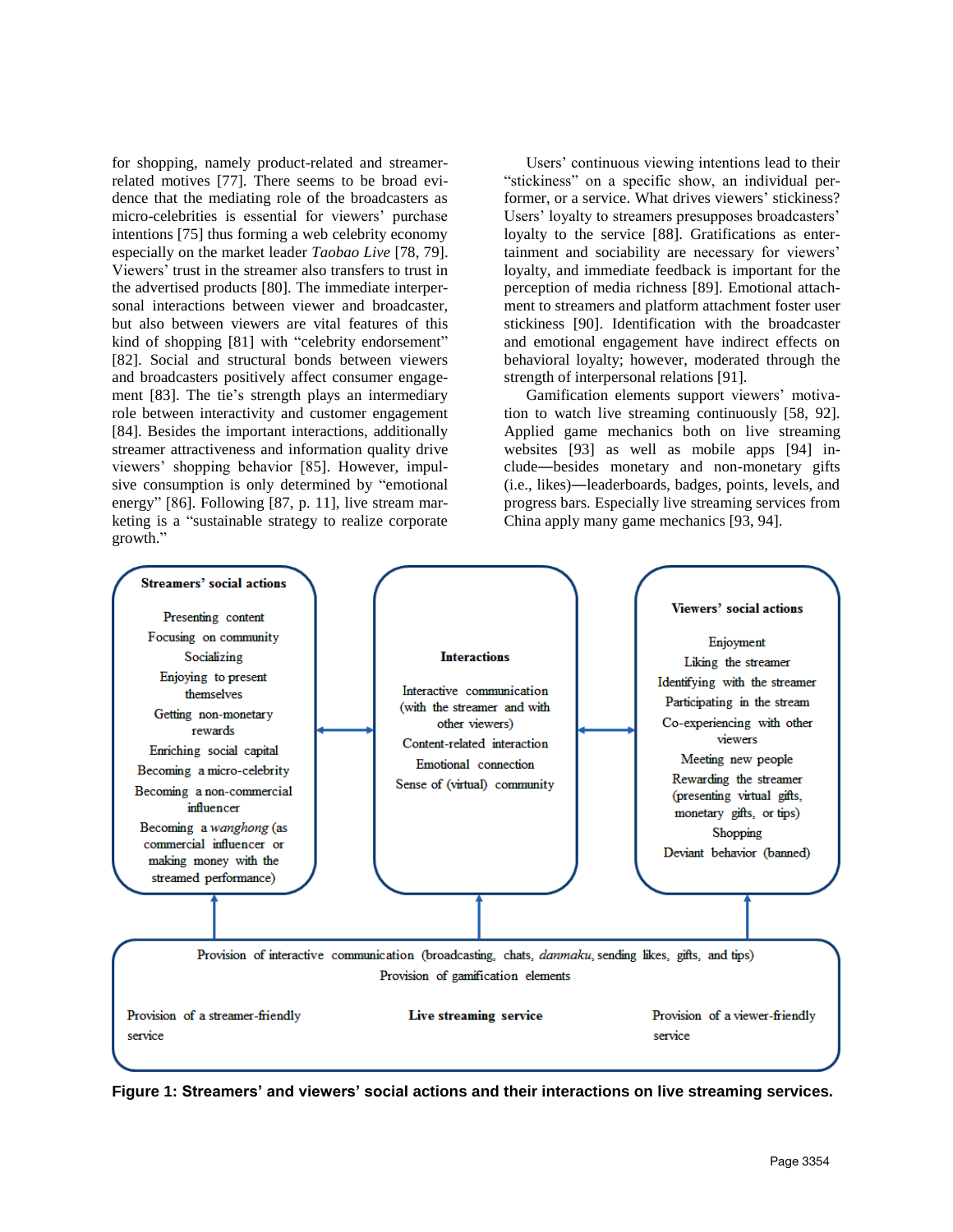## **8. Conclusion**

Interpersonal relations on live streaming services are neither social relations (there are no spatial proximity and no bodily contact) nor parasocial relations (as there is reciprocity and temporal proximity), but cyber-social relations. Cyber-social relations occupy a position in between social and parasocial relations, giving live streaming an exceptional position in the entire landscape of social media. In some articles, the interpersonal relations on live streaming services are called "parasocial." Due to our results, this terminology is not suitable and should be avoided as live streaming mediated relations are a relation in its own rights. It is a task for the future to develop a scale for the determination of the extent of the respective live streaming mediated interpersonal relation.

Our main results are graphically presented in Figure 1. While the live streaming service's provisions enable the actions of broadcasters and viewers, the social interests of both actor groups are very different. Streamers' social actions include, besides the necessary presentation of content, their focus on the virtual community also in order to enrich their social capital by enlarging the fan base, the joy of presenting themselves, and to get non-monetary or monetary rewards. For some broadcasters, these actions are part of their jobs as digital entrepreneurs (*wanghongs*). Viewers' social actions show their enjoyment; they like the streamers they watch, identify with them, and reward them. Some like to participate in the stream; many like the co-experience with other users and the ability to meet new people in the online world. Most important are the interactions between streamers and viewers and among the viewers leading to highly interactive communication, emotional and contentrelated connections between all participating players, and their sense of (virtual) community. That is what makes interpersonal relations on live streaming services unique in all social media.

Research on live streaming services and their actors' information behavior is a fast-growing "hot" topic. Although this review is based upon 77 articles, there could be more papers on special aspects of interpersonal relations, especially studying online shopping. Some articles do not only describe interpersonal interactions, but apply theories or models to structure their study or to explain their observations (e.g., Uses and Gratifications Theory, Self-determination Theory, Affective Disposition Theory, Social Cognitive Theory, or Social Identification Theory). As we have skipped these theories, it should be investigated in further research. Besides this study, there are two systematic reviews on our topic (however, only on information behavior concerning e-sports services [5 and 46]); but we miss a review on *all* aspects of information behavior (by streamers and by viewers) on *all* kinds of live streaming services in *all* countries and cultures. The next step in our research program is to produce a meta-analysis which includes all aspects of cyber-social relations and social actions on live streaming services.

### **References**

[1] K.J. Fietkiewicz, J. Hamari, M. Törhönen, and F. Zimmer, "Introduction to the minitrack on streaming media in entertainment", in *Proceedings of the 54th Hawaii International Conference on System Sciences,* HICSS (Scholar-Space), Honolulu, HI, 2019, pp. 3077-3078.

[2] E. Aromataris, and A. Pearson, "The systematic review: An overview", *American Journal of Nursing, 114*(3), 2014, pp. 53-58.

[3] Z. Munn, M.D.J. Peters, C. Stern, C. Tufanaru, A. McArthur, and E. Aromataris, "Systematic review or scoping review? Guidance for authors when choosing between a systematic or scoping review approach", *BMC Medical Research Methodology, 18*, 2018, art. no. 143.

[4] D. Moher, A. Liberati, J. Tetzlaff, D.G. Altman, and The PRISMA Group, "Preferred reporting items for systematic reviews and meta-analyses: The PRISMA statement", *PloS Medicine, 6*(7), 2009, art. no. e1000097.

[5] L.J. Cabeza-Ramírez, F.J. Fuentes-García, and G.A. Muñoz-Fernandez, "Exploring the emerging domain of research on video game live streaming in web of science: state of the art, changes and trends", *International Journal of Environmental Research and Public Health, 18*, 2021, art. no. 2917.

[6] M. Weber, *Economy and Society*, Univ. of California Press, Berkeley, CA, Los Angeles, CA, 1978.

[7] S.J. Miller, "Conceptualizing interpersonal relationships", *Generations: Journal of the American Society on Aging, 10*(4), 1986, pp. 6-9.

[8] M. Argyle, *Social Interaction*, Aldine Transaction, New Brunswig, NJ, 1969.

[9] D. Horton, and R.R. Wohl, "Mass communication and para-social interaction", *Psychiatry: Interpersonal and Biological Processes, 19*(3), 1956, pp. 215-229.

[10] D.C. Giles, "Parasocial interaction: A review of the literature and a model for future research," *Media Psychology, 4*, 2003, pp. 279-305.

[11] R. Tukachinsky, N. Walter, and C.J. Saucier, "Antecedents and effects of parasocial relationships: A metaanalysis", *Journal of Communication, 70*(6), 2020, pp. 868- 894.

[12] J.L. Dibble, T. Hartmann, and S.F. Rosaen, "Parasocial interaction and parasocial relationship: Conceptual clarification and a critical assessment of measures", *Human Communication Research, 42*(1), 2016, pp. 21-44.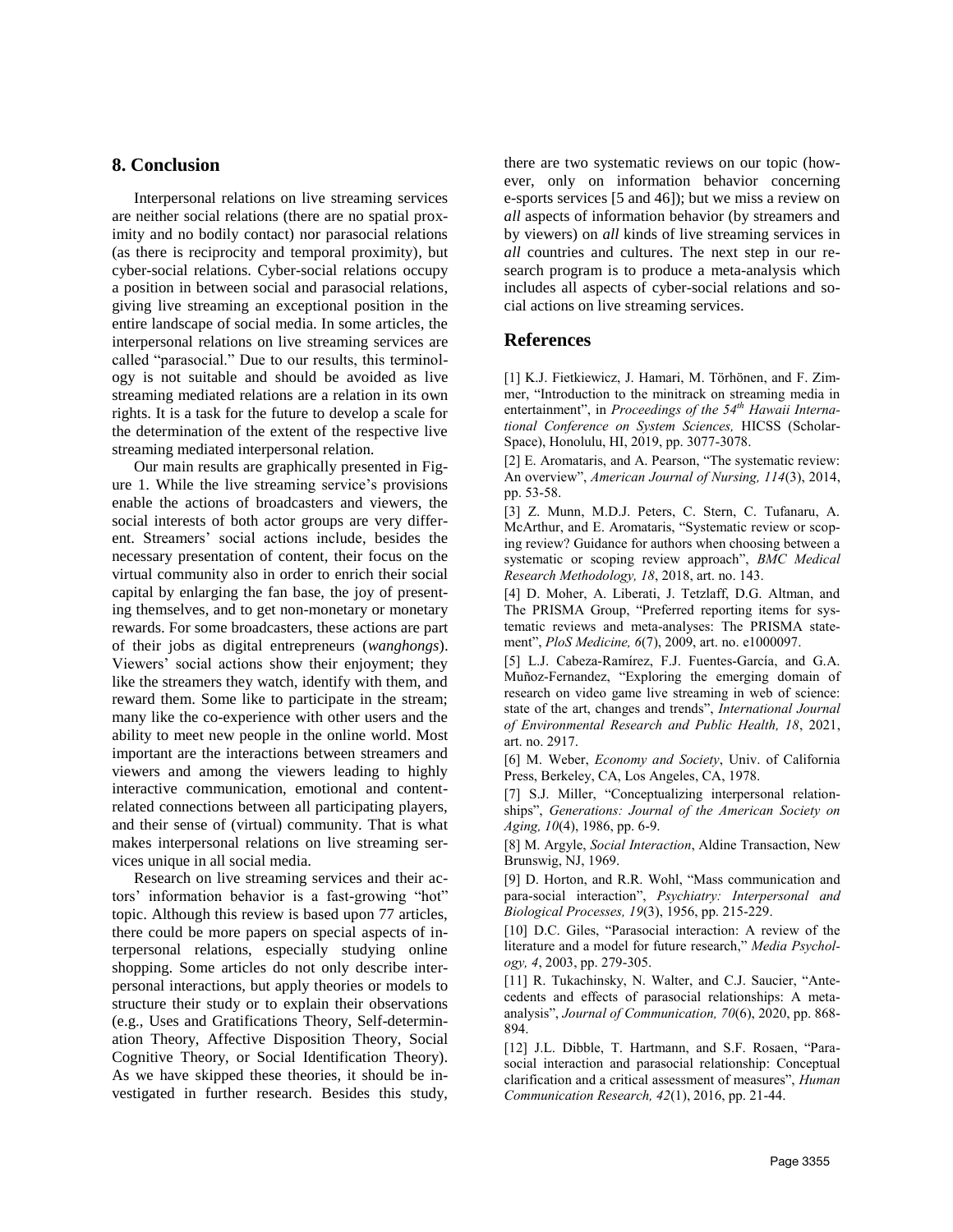[13] G. Shao, "Understanding the appeal of user-generated media: A uses and gratification perspective", *Internet Research, 19*(1), 2009, pp. 7-25.

[14] S. Khamis, L. Ang, and R. Welling, "Self-branding, 'micro-celebrity' and the rise of social media influencers", *Celebrity Studies, 8*(2), 2017, pp. 191-208.

[15] K. Freberg, K. Graham, K. McGaughey, and L.A. Freberg, "Who are the social media influencers? A study of public perceptions of personalities", *Public Relations Review, 37*(1), 2011, pp. 90-92.

[16] D. Craig, J. Lin, and S. Cunningham, *Wanghong as Social Media Entertainment in China*, Palgrave Macmillan, London, 2021.

[17] W.G. Stock, "N-ary information markets: Money, attention, and personal data as means of payment", *Journal of Information Science Theory and Practice, 8*(3), 2020, pp. 6-14.

[18] K. Scheibe, K.J. Fietkiewicz, and W.G. Stock, "Information behavior on social live streaming services", *Journal of Information Science Theory and Practice, 4*(2), 2016, pp. 6-20.

[19] M.B. Friedländer, "Streamer motives and user-generated content on live streaming services", *Journal of Information Science Theory and Practice, 5*(1), 2017, pp. 65-84.

[20] M. Hu, M. Zhang, and Y. Wang, "Why do audiences choose to keep watching on live video streaming platforms? An explanation of dual identification framework", *Computers in Human Behavior, 75*, 2017, pp. 594-606.

[21] S. Bründl, and T. Hess, "Why do users broadcast? Examining individual motives and social capital on social live streaming platforms", in *Proceedings of the Pacific Asia Conference on Information Systems*, 2016, 16 pp.

[22] L.B. Hunter, "Live streaming and the perils of proximity", *International Journal of Performance Arts and Digital Media*, *15*, 2019, pp. 283-294.

[23] F. Zimmer, K. Scheibe, and W.G. Stock, "A model for information behavior research on social live streaming services (SLSSs)", in *Social Computing and Social Media. Technologies and Analytics. Part II,* Springer, Cham, 2018, pp. 429-448.

[24] K. Scheibe, F. Zimmer, and K.J. Fietkiewicz, "Das Informationsverhalten von Streamern und Zuschauern bei Social Live-Streaming Diensten am Fallbeispiel von You-Now", *Information – Wissenschaft und Praxis, 68*, 2017, pp. 352-364.

[25] F. Zimmer, and K. Scheibe, "What drives streamers? Users' characteristics and motivations on social live streaming services", in *Proceedings of the 52nd Hawaii International Conference on System Sciences*, HICSS (ScholarSpace), 2019, pp. 2538-2547.

[26] Q. Wu, Y. Sang, and Y. Huang, "Danmaku: A new paradigm of social interaction via online videos", *ACM Transactions on Social Computing, 2*(2), 2019, art. no. 7.

[27] J. Zhou, J. Zhou, Y. Ding, and H. Wang, "The magic of *danmaku*: A social interaction perspective of gift sending on live streaming platforms", *Electronic Commerce Research and Applications, 34*, 2019, art. no. 100815.

[28] W.A. Hamilton, O. Garretson, and A. Kerne, "Streaming on Twitch: Fostering participatory communities of play within live mixed media", in *Conference on Human Factors in Computing Systems*, 2014, pp. 1315-1324.

[29] S. Lee, "Media experience in live streaming video service: Comparative study on parasocial interaction and social presence among live sports streaming video service users", *Korean Journal of Journalism & Communication Studies, 58*(1), 2014, pp. 148-177 [in Korean].

[30] A.P. Leith, "Parasocial cues: The ubiquity of parasocial relationships on Twitch", *Communication Monographs, 88*, 2021, pp. 111-129.

[31] J. Li, X. Gui, Y. Kou, and Y. Li, "Live streaming as co-performance: Dynamics between center and periphery in theatrical engagement", in *Proceedings of the ACM Conference on Human-Computer Interaction, 3,* 2019, art. no. 64.

[32] Z. Lu, H. Xia, S. Heo, and D. Wigdor, "You watch, you give, and you engage: A study of live streaming practices in China", in *Conference on Human Factors in Computing Systems*, 2018, 13 pp.

[33] Y. Moon, "The effect of social affordances in social live streaming service", *Journal of Information Technology Applications & Management, 27*(6), 2020, pp. 31-51 [in Korean].

[34] F. Neus, "Interaction in social live streaming services – Importance and influential factors" in *Event Marketing in the Context of Higher Education Marketing and Digital Environments*, Gabler, Wiesbaden, 2020, pp. 101-120.

[35] M. Sjöblom, M. Törhönen, J. Hamari, and J. Macey, "The ingredients of Twitch streaming: Affordances of game streams", *Computers in Human Behavior, 92*, 2019, pp. 20-28.

[36] A. Hernandez, "There's something compelling about real life': Technologies of security and acceleration on Chaturbate", *Social Media + Society, 5*(4), 2019, pp. 1-9.

[37] E.E.B. Martins, "I'm the operator with my pocket vibrator: Collective intimate relations on Chaturbate", *Social Media + Society, 5*(4), 2019, pp. 1-10.

[38] Y. Quan, J.S. Choe, and I. Im, "The economics of para-social interactions during live streaming broadcasts: A study of Wanghongs", *Asia Pacific Journal of Information Systems, 30*(1), 2020, pp. 143-165.

[39] J. Giertz, W.H. Weiger, M. Törhönen, and J. Hamari, "Understanding the what and how of successful social live streaming", in *GamiFin*, 2019, pp. 167-176.

[40] K.J. Fietkiewicz, I. Dorsch, K. Scheibe, F. Zimmer, and W.G. Stock, "Dreaming of stardom and money: Microcelebrities and influencers on live streaming services", in *Social Computing and Social Media. Technologies and Analytics, Part I*, Springer, Cham, 2018, pp. 240-253.

[41] M. Törhönen, J. Giertz, W.H. Weiger, and J. Hamari, "Streamers: The new wave of digital entrepreneurship? Extant corpus and research agenda", *Electronic Commerce Research and Applications, 46*, 2021, art. no. 101027, pp. 1-13.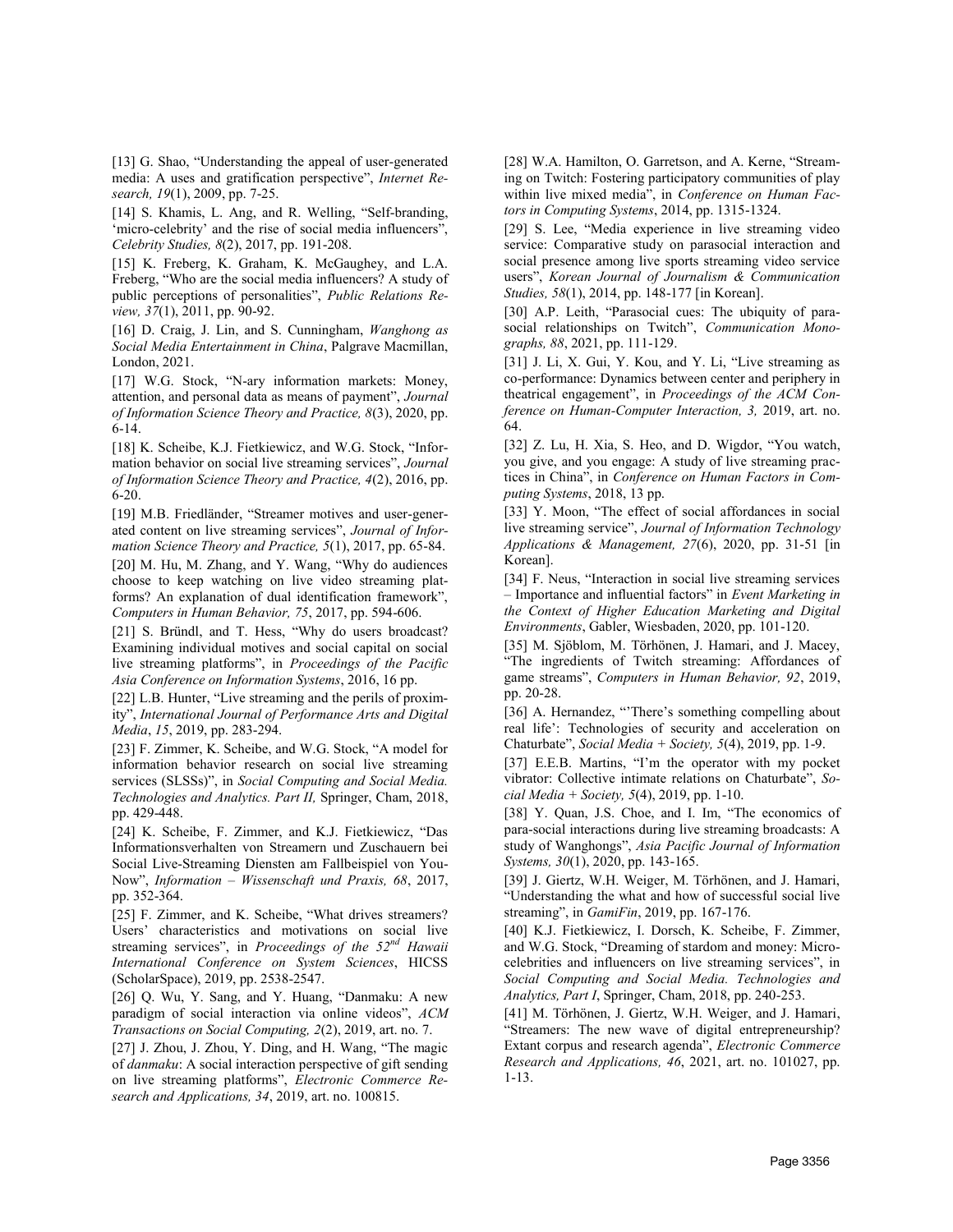[42] M.R. Johnson, and J. Woodcock, "'And today's top donator is': How live streamers on Twitch.tv monetize and gamify their broadcasts", *Social Media + Society, 5*(4), 2019, pp. 1-11.

[43] M.R. Johnson, and J. Woodcock, "It's like the gold rush': The lives and careers of professional video game streamers on Twitch.tv", *Information, Communication & Society, 22*(3), 2019, pp. 336-351.

[44] J. Woodcock, and M.R. Johnson, "Live streamers on Twitch.tv as social media influencers: Chances and challenges for strategic communication", *International Journal of Strategic Communication, 13*(4), 2019, pp. 321-335.

[45] M. Wu, and O. Gao, "Using live video streaming in online tutoring: Exploring factors affecting social interaction", *International Journal of Human-Computer Interaction, 36*(10), 2020, pp. 964-977.

[46] Y. Li, C. Wang, and J. Liu, "A systematic review of literature on user behavior in video game live streaming", *International Journal of Environmental Research and Public Health, 17*(9), 2020, art. no. 3328, pp. 1-21.

[47] C.-C. Chen, and Y.-C. Lin, "What drives live-stream usage intention? The perspectives of flow, entertainment, social interaction, and endorsement", *Telematics and Informatics, 35*(1), 2018, pp. 293-303.

[48] P.-S. Hsieh, J. Ou, and J. Xu, "Users' emotional attachments to internet celebrities: Based on the perspective of extended-self", in *Proceedings of the 52nd Hawaii International Conference on System Sciences*, HICSS (Scholar-Space), 2019, pp. 2569-2577.

[49] D.Y. Wohn, and G. Freeman, "Live streaming, playing, and money spending behaviors in e-sports", *Games and Culture, 15*(1), 2020, pp. 73-88.

[50] B. Kordyaka, B. Kruse, K. Jahn, and B. Niehaves, "Why am I watching? Capturing the interplay of social and technological aspects of online live streaming", in *Gami-Fin*, 2019, pp. 199-209.

[51] T. Wulf, F.M. Schneider, and S. Beckert, "Watching players: An exploration of media enjoyment on Twitch", *Games and Culture, 15*(3), 2020, pp. 328-346.

[52] T. Wulf, F.M. Schneider, and J. Queck, "Exploring viewers' experiences of parasocial interactions with videogame streamers on Twitch", *Cyberpsychology, Behavior and Social Networking*, 2021, in press.

[53] J. de Wit, A. van der Kraan, and J. Theuuwes, "Live streams on Twitch help viewers cope with difficult periods in life", *Frontiers in Psychology, 11*, 2020, art. no. 586975.

[54] Z. Hilvert-Bruce, J.T. Neill, M. Sjöblom, and J. Hamari, "Social motivations of live streaming viewer engagement on Twitch", *Computers in Human Behavior, 84*, 2018, pp. 58-67.

[55] N. Lykousas, V. Gómez, and C. Patsakis, "Adult content in social live streaming services: Characterizing deviant users and relationships", in *2018 IEEE/ACM International Conference on Advances in Social Networks Analysis and Mining (ASONAM)*, 2018, pp. 375-382.

[56] S.-C. Yang, T.T. Feng, and Y.-H. Wang, "Exploring the influencing factors of live-streaming viewers' participation intention from the perspective of source credibility model and cognitive load. An example of mobile device users", in: *Multidisciplinary Social Networks Research. MISNC*, Springer, Chur, 2019, pp. 79-92.

[57] X. Xu, X.R. Luo, K. Wu, and W. Zhao, "Exploring viewer participation in online videos game streaming: A mixed-methods approach", *International Journal of Information Management, 58*, 2021, art. no. 102297.

[58] K. Scheibe, "The impact of gamification in social live streaming services", in *Social Computing and Social Media. User Experience and Behavior. Part I*, Springer, Cham, Switzerland, 2018, pp. 99-113.

[59] M. Wang, and D. Li, "What motivates audience comments on live streaming platforms?", *PLoS ONE, 15*(4), 2020, art no. e0231255.

[60] D. Gros, A. Hackenholt, P. Zawadzki, and B. Wanner, "Interactions of Twitch users and their usage behavior", in *Social Computing and Social Media. Technologies and Analytics*, 2018, Springer, Cham, pp. 201-213.

[61] M. Sjöblom, and J. Hamari, "Why do people watch others play video games? An empirical study on the motivations of Twitch users", *Computers in Human Behavior, 75*, 2017, pp. 985-996.

[62] M. Sjöblom, M. Törhönen, J. Hamari, and J. Macey, "Content structure is king: An empirical study on gratifications, game genres and content type on Twitch", *Computers in Human Behavior, 73*, 2017, pp. 161-171.

[63] D. Gros, B. Wanner, A. Hackenholt, P. Zawadzki, and K. Knautz, "World of streaming: Motivation and gratification on Twitch", in *Social Computing and Social Media. Human Behavior*, 2017, Springer, Cham, pp. 44-57.

[64] Z. Guan, F. Hou, B. Li, A.Y.-L. Chong, and C.-W. Phang, "What encourages purchase of virtual gifts in live streaming: Cognitive absorption, social experience and technological environment", in *40th International Conference on Information Systems, ICIS*, 2019, pp. 1-17.

[65] B. Li, F. Hou, Z. Guan, and A.Y.-L. Chong, "What drives people to purchase virtual gifts in live streaming? The mediating role of flow", in *Proceedings of the 22nd Pacific Asia Conference on Information Systems*, 2018, pp. 1-14.

[66] Y. Li, and Y. Peng, "What drives gift-giving intention in live streaming? The perspectives of emotional attachment and flow experience", *International Journal of Human-Computer Interaction*, *37*(14), 2021, 1317-1329.

[67] Y. Li, and Y. Guo, "Virtual gifting and danmaku: What motivates people to interact in game live streaming?", *Telematics and Informatics, 62*, 2021, art. no. 101624.

[68] Y.-C. Lee, C.-H. Yen, P.-T. Chiu, J.-T. King, and W.- T. Fu, "Tip me!: Tipping is changing social interactions on live streams in China", in *Extended Abstracts of the 2018 CHI Conference on Human Factors in Computing Systems*, 2018, ACM, New York, NY, paper no. LBW533, pp. 1-6.

[69] Y.-C. Lee, C.-H. Yen, D. Wang, and W.-T. Fu, "Understanding how digital gifting influences social interactions on live streams", in *Proceedings of the 21st Interna-*